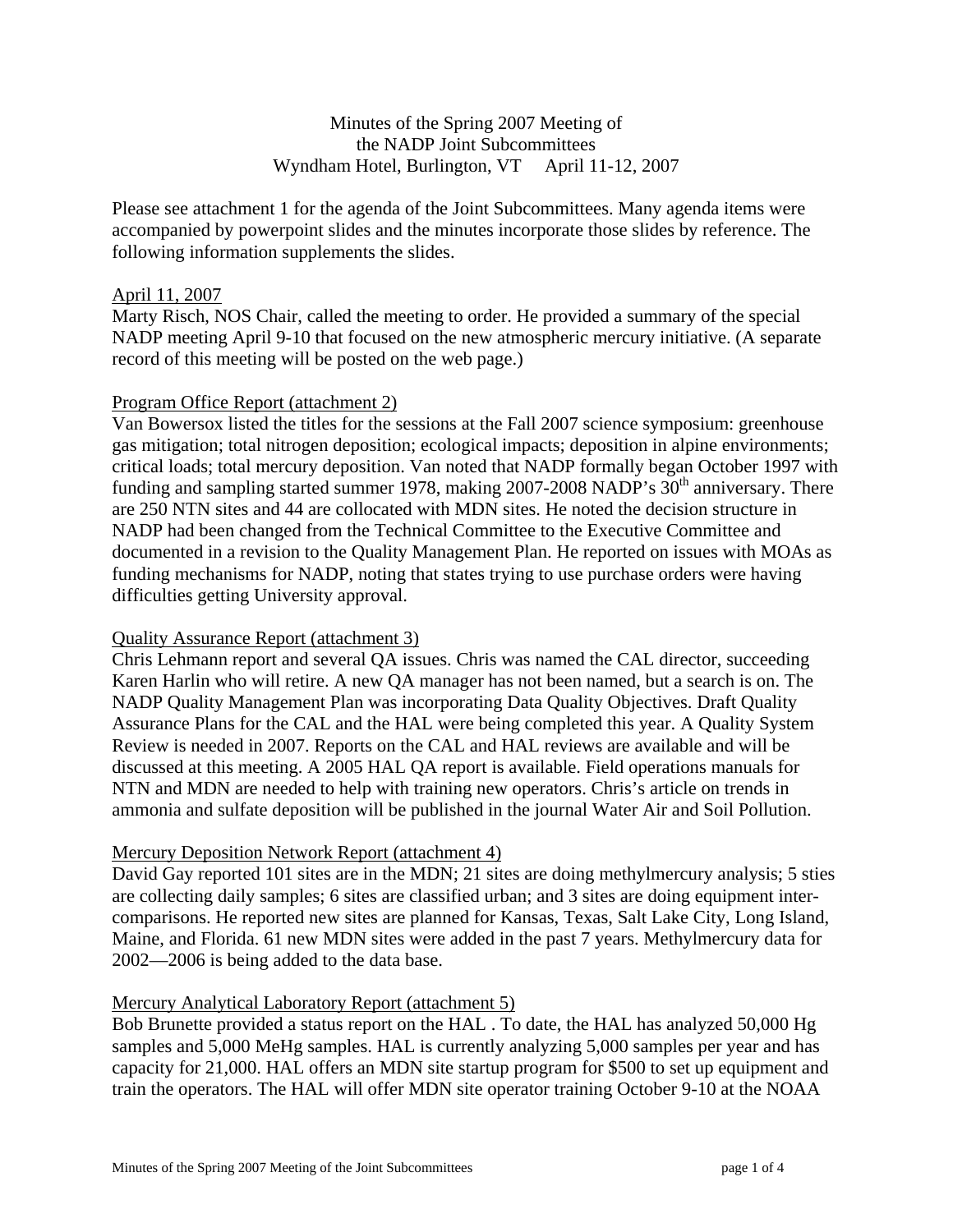office at WA18, including 1 day of classroom and 1 day of fieldwork. The HAL building lease was extended to June 2008 and a move may occur in spring 2008. HAL is supporting trace metals analysis at 10 sites using ICPMS analysis.

# Central Analytical Laboratory Report (attachment 6)

Karen Harlin made her last CAL report before retirement. CAL remodeling for the shipping supply area will be completed by July. CAL hired 2 more staff recently. David Gay will take over Karen's job overseeing archive samples. The CAL QAP is on line, including 46 SOPs. John Ingrum will be leaving HAL and Tom Bergerhouse will take over his data management duties.

### New Rain Gages Update (attachment 7)

Bob Larson provided an update on the transition to digital rain gages. A desktop application is being developed to view and annotate the precipitation record. This application, along with a data logger program, a PDA application, and SOPs for installation and operation are planned to be ready by June. Digital gages will be collocated with Belfort gages at some sites to obtain additional performance data. A program is needed to verify checks with calibration weights.

### NADP Web Site Update

Bob Larson described the status of revisions to the NADP website. Progress on the home page and network pages has been limited by personnel. A new staff person will be hired to work on the planned revisions.

### Ammonia Monitoring Network Proposal (attachment 8)

Gary Lear described a proposal for a monitoring network using passive samplers for atmospheric ammonia (attachment 5). He stated that CAMD had provided \$200,000 seed money for a first phase of 15-20 passive ammonia samplers collocated at CASTNET sites. The passive sampler ammonia data can be compared with ammonia data from data from denuders. A motion was made to approve the passive ammonia study network and the motion passed.

April 12, 2007

# NAPAP Briefing

Doug Burns presented a briefing on NAPAP. The last NAPAP report (on the web) was in 2005—an integrated science report on the ecosystem effects of acid deposition. The goal is to raise the visibility of NAPAP by participating in NADP, NARSTO, and updating a website. The next report will incorporate critical loads for the first time.

### NARSTO Multi-Pollutant Assessment (attachment 9)

Rich Scheffe presented a briefing on NARSTO, the North American Research Strategy for Tropospheric Ozone. Program emphasis is on assessment of multiple air pollutants and their ecosystem effects in addition to human health effects. The program has two EPA staff with funding from EPA and DOE matched by EPRI and API. Emphasis is synthesis of data, not new research, to provide information and identify information and research needs. The NARSTO schedule includes workshops in 2007-2008 and a report in 2008.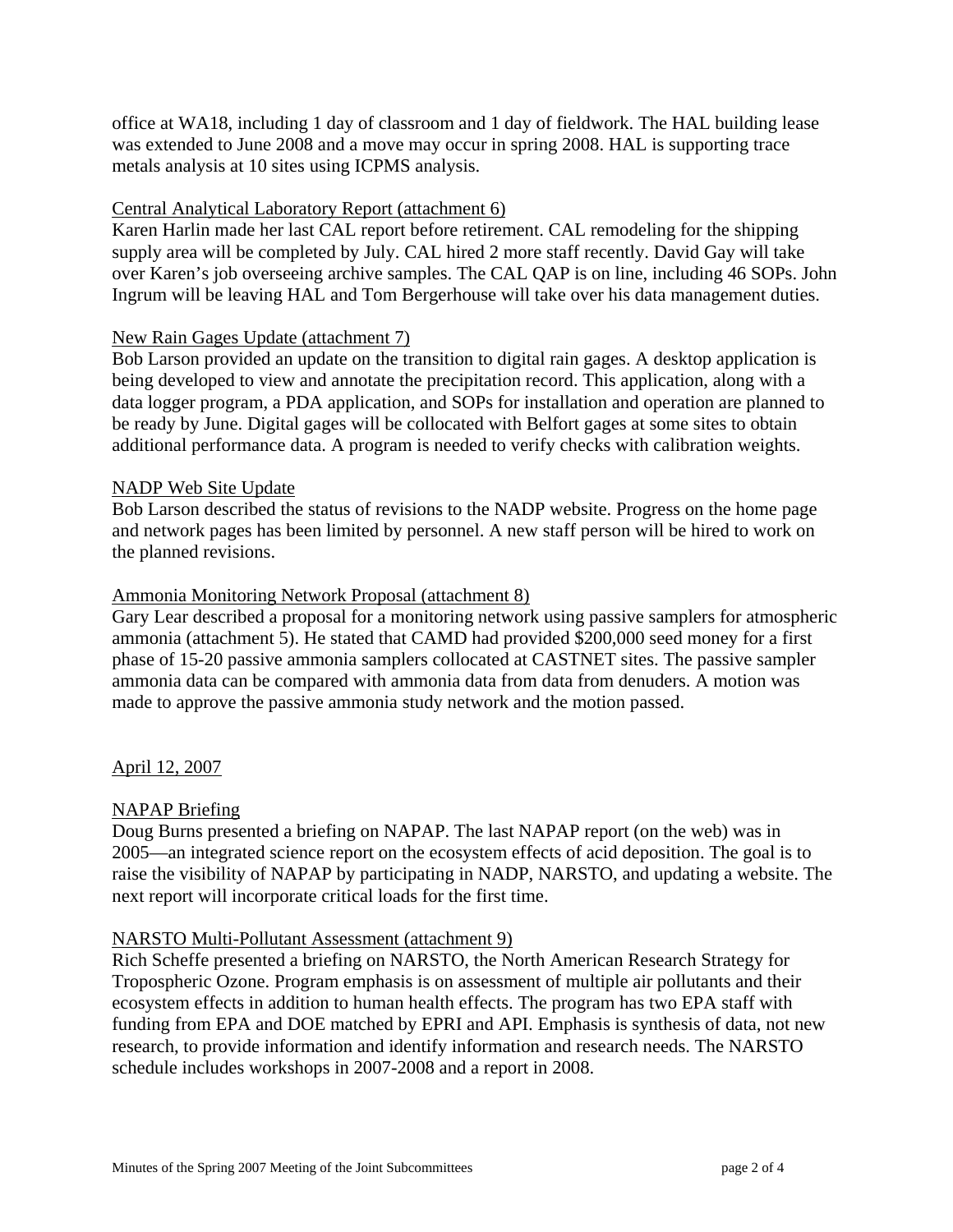### Network Operations Subcommittee Report

Marty Risch summarized the motions and action items of the NOS at the Spring meeting.

## Data Management and Analysis Subcommittee Report

John Ingrum summarized the activities of the DMAS at the Spring meeting. Gerard Van der Jagt is the new chairman and Tom Bergerhouse is the secretary. The next election is in 2008. A new NADP logo was approved from a set of choices presented to the group.

### Ecological Response and Outreach Subcommittee

Pam Padgett summarized the activities of the DMAS at the Spring meeting. Pam will step down as chair after fall 2008. The plan is to amend the QMP to reflect changes to EROS, to list duties and time requirements for officers, and to have an election in the fall. EROS will plan outreach to site sponsors and operators in the vicinity of annual meetings. EROS plans a fact sheet for ammonia deposition and monitoring. EROS will assist with a fact sheet for the atmospheric mercury initiative. EROS will be interested in urbanization effects on NADP sites.

# Quality Assurance Advisory Group

Chris Lehmann summarized the activities of the DMAS at the Spring meeting. Greg Wetherbee will be acting as the QAAG chair until a new QA manager is hired. QAAG approved the HAL QA report. QAGG made some recommendations regarding: flagging concentrations less than the reporting limit in the data base; formatting lab review team reports; annual review of lab audit issues; and a quality system review at the end of 2007.

### Critical Loads Work Group

Rick Haeuber reported that 35 participants joined in the CLAD Work Group meeting, including 10 on the phone. Critical loads will be part of the NAPAP report. He noted the actions planned before the next meeting: a critical loads technical session at the Boulder NADP meeting; critical loads discussions at other meetings such as the American Geophysical Union and the Ecological Society of America; a brochure about critical loads for the EROS to review; and expansion of web site information on critical loads.

### Mercury Dry Deposition Work Group

Eric Prestbo summarized the status and plans for the atmospheric mercury initiative network being started by the work group.

### June 2007 Executive and Budget Committees Meetings

Maggie Kirchner announced that the summer meetings would be June 12-13 at O'Callaghans Hotel in Annapolis. All are welcome.

### September 2007 Fall Technical Committee Meeting

Van Bowersox as proxy for Tom Butler announced that the fall meeting would be September 10- 12 at the Millenium Harvest Hotel in Boulder, followed by a field trip to Rocky Mountain National Park on September 13. Subcommittee meetings will be on September 10; the science symposium will be September 11-12.

Spring 2008 Joint Subcommittees Meeting